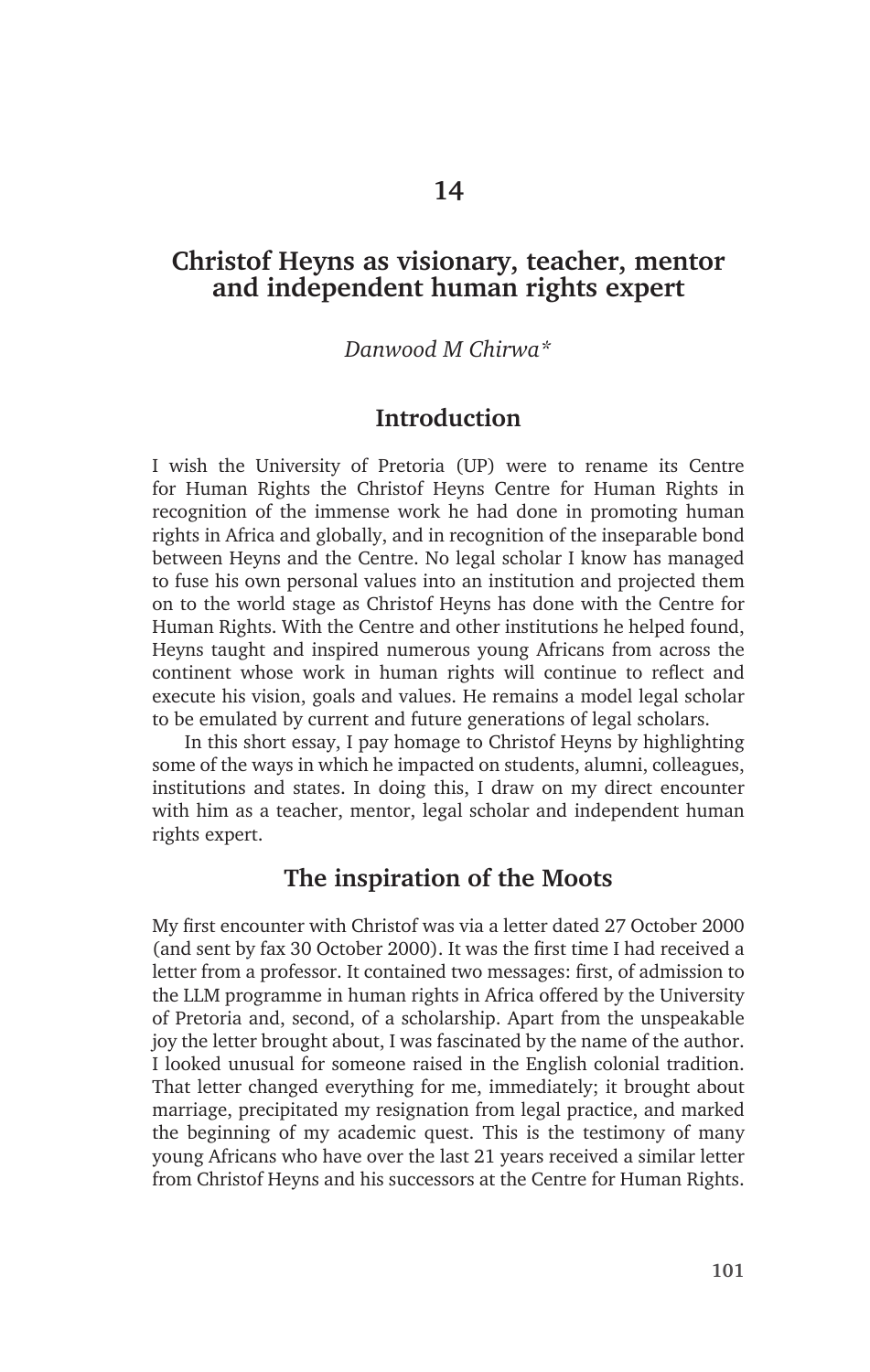Later, I realised that I had seen Christof Heyns as an undergraduate student two years before I received the admission letter, in Maputo, Mozambique, at Eduardo Mondlane University, where the 1998 All-Africa Human Rights Moot Court Competition took place. The Moot brought together young students from across the continent to hone their legal and advocacy skills. The legal problem we were expected to resolve was cast in a wholly African context, complex and multilayered, reflective of the human rights challenges prevalent on the continent at the time.

There were the first three days of intense competition. Each law school had to argue before four courts, presided by law professors from across the continent, two times as applicants and another two as respondents. The competition introduced to us a field of law then not taught at the undergraduate level by many of the participating universities. Within a space of a week, students were exposed to human rights at the level of detail and practicality that their own LLB programmes had not managed to do. The horizon of our small legal worlds was smashed, and from its shards was built a much larger world, we discovered, within which local legal problems could be understood and resolved.

Outside the moot court room, a cultural transformation was taking place almost simultaneously as the academic explosion was. In attendance at this event were also students from parts of Africa whose countries were still under military dictatorships or civil war. Maputo itself was a curious place to host the event, having just emerged from more than a two decades of civil war, the evidence of which still in plain sight throughout the city. I was particularly curious about Tanzania and Mozambique, Malawi's neighbours, about which Dr Kamuzu Banda's government had nothing good to say. I was astonished to hear from Tanzanian and Mozambican students the propaganda that their governments spread to their respective populations about Malawi and Banda. But all that propaganda could not prevent us from garrulously engaging in discussions. The interaction between students and professors went into overdrive on an excursion to Xai-Xai beach, which provided a relaxed and jovial atmosphere after tense three days of highly competitive oral arguments. There was just so much exposure, learning and growth that took place during one week in Maputo. Many of us came back from the Competition empty handed in terms of silverware, but teeming with inspiration and animus to strive for greater heights academically.

The man behind this unique cultural and academic transformation was Professor Christof Heyns. As Director of the Centre for Human Rights, he expanded what was a limited Southern African Moot Competition to a vibrant and now universally respected regional human rights moot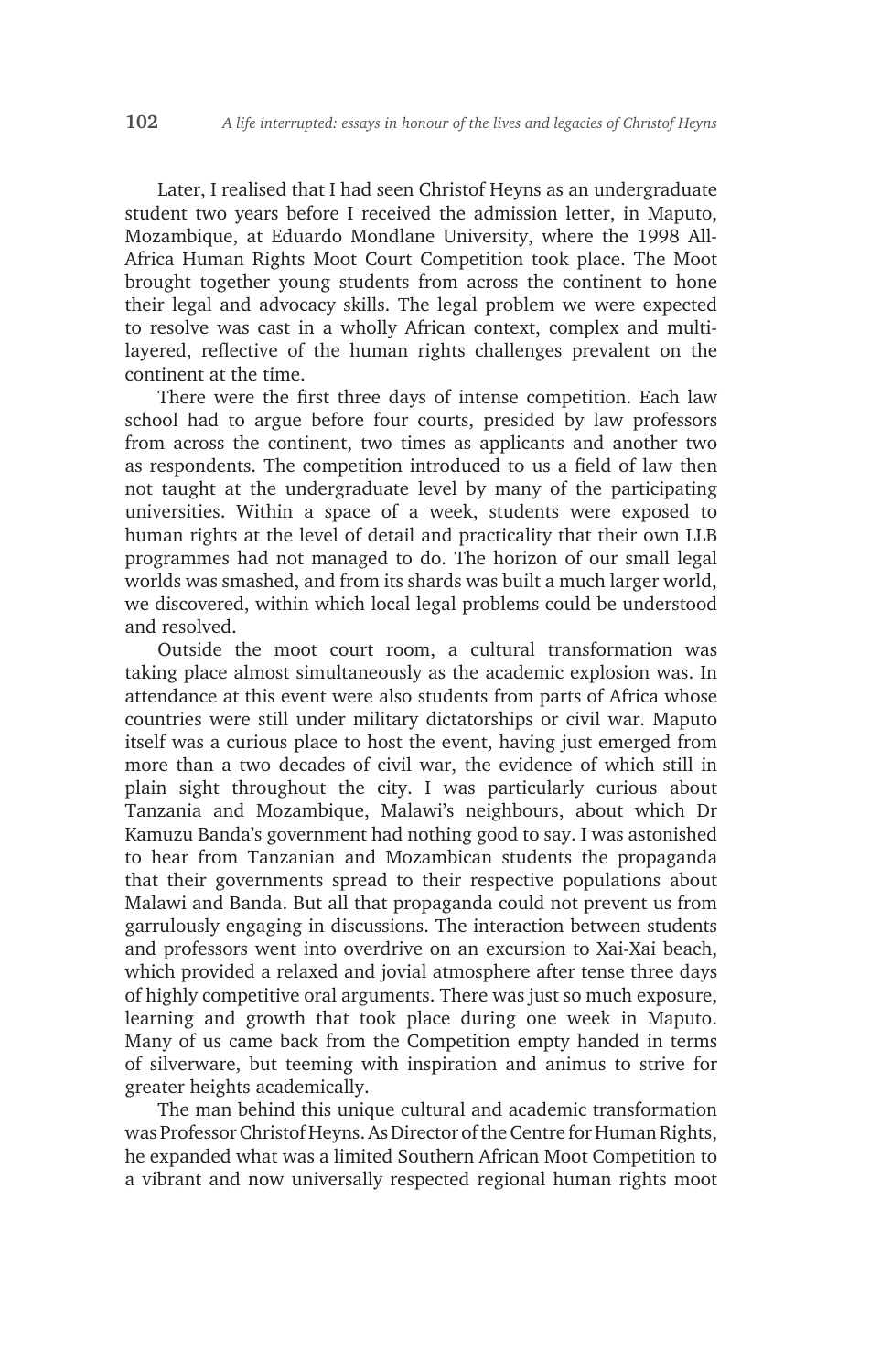competition, at which the best students from law schools across the continent compete, connect and learn. No other region has such a longrunning and widely participated academic competition. I have had the privilege of coaching and preparing University of Cape Town (UCT) students for the Jessup International Law Moot Competition. In 2006, my team went all the all to the semi-finals in Washington DC.<sup>1</sup> It was all about cut-throat competition, nothing more. Student and academic staff interaction ranged from minimal to non-existent, nor were there opportunities for inter-faculty student-student interaction. The African Human Rights Moot Competition – since its renaming in 2021, the Christof Heyns African Human Rights Moot Court Competition – is by far the richest and most profound in terms of exposure, learning and social interaction.

Professor Heyns believed absolutely in the infinite potential of young people from the continent. That potentiality, he believed, could be unleashed by moments of inspiration, brief as they may be. The Moot Competition, one of his favourite activities, has been hosted in all corners of the continent, defying all logistical complications of travel in Africa, exposing students and academics to the diverse legal and political systems of the continent. If Kwame Nkrumah is the father of political Pan-Africanism, Heyns can be seen as the founder of academic Pan-Africanism, understood as the belief that Africans can produce legal thinkers and legal knowledge that is responsive and relevant to their socio-political realities and that engages in dialogue with legal knowledge from elsewhere in the world. Indeed, throughout his life, Heyns promoted legal scholarship on Africa and worked untiringly to identify, nurture and inspire young talent on the continent. He did all of this without propounding any political doctrine or dogma.

So far, I have hinted at the great exposure that the Moot Competition offered to students. Of course, this had an impact on the performance of the participating students when they returned home, because they understood the law in different light. I certainly did. Many took this occasion as a springboard for further studies post-LLB. From the 1998 moot alone, Evarist Baimu from Tanzania became a member of the pioneer class of the Human Rights and Democratisation LLM programme at the Centre for Human Rights, from where he also obtained his LLD before joining the World Bank. William Olenasha, a Tanzanian of Masai heritage, also obtained an LLM from the Centre and later became Deputy Minister of Education and Member of Parliament in Tanzania. Leopordo de Amaral, from Mozambique and a member of the winning combined team of the 1998 Moot, worked for a considerable period at the Open Society Foundation for Southern Africa after he obtained his LLM at the Centre. These are just a few of scores of examples.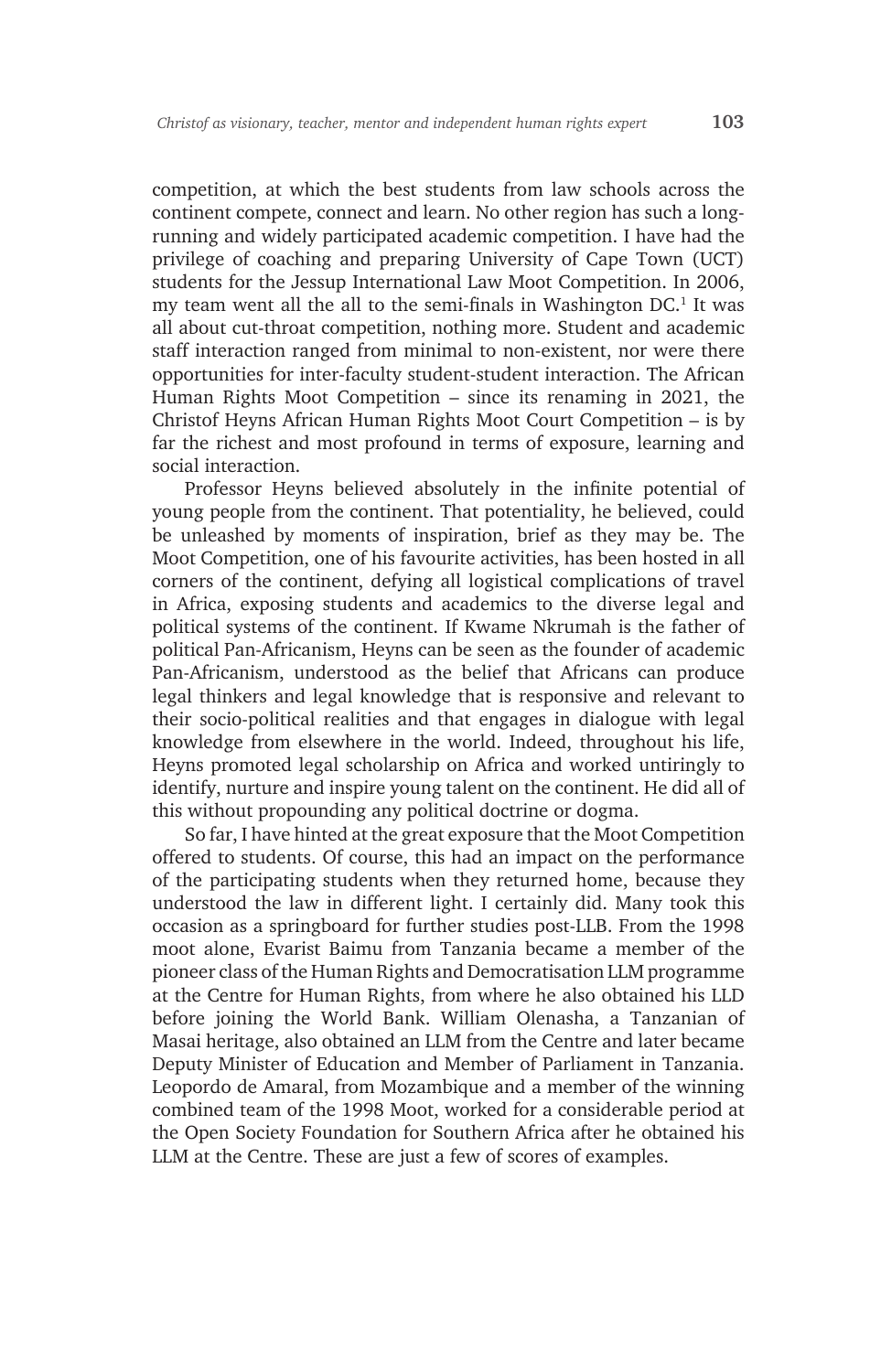For academics, the Moot provided a rare opportunity for establishing links among law schools in Africa. The Centre itself drew upon these links to enhance its academic programmes and research agenda. Speaking for myself, some of my long-time academic friends and colleagues, such as Dr Tom Ojienda from Moi University, Professor Laurence Juma of Rhodes University, Professor Oyelowo Oyewo from University of Lagos, Professor Pierre de Vos, now my colleague at UCT, I met for the first time at the 1998 Moot or later African Moot Competitions.

Apart from the African Moot Competition, Christon Heyns played a central role in conceiving and marketing the Nelson Mandela World Human Rights Moot Competition. All law schools in the world are invited to participate, but only the top 10 teams, representing two from each United Nations (UN) region, compete in the finals held in Geneva. This is perhaps the most ambitious project Christof was involved in, where the Centre for Human Rights organises the Competition in collaboration with the Academy on Human Rights and Humanitarian Law of the American University, Washington College of Law, the Commonwealth Secretariat, and the United Nations Human Rights Council Branch (UNHRCB) at the UN Office of the High Commissioner for Human Rights.<sup>2</sup>

A senior human rights officer in the UNHRCB once told me that no one in the OHCHR took Heyns seriously when he was selling the World Moot Court Competition. Everybody thought it the project was too grand to work. They were pleasantly surprised when the first moot court took place within a year, presided by a most eminent panel of judges including then UN High Commissioner for Human Rights, Judge Navanethem Pillay.

The Competition is held in honour of Africa's most well-known and admired hero of freedom, Nelson Mandela. It is the first and, thus far, the only world-wide human rights competition. It exposes students to the workings of the international mechanisms for the protection of human rights, while also giving them an opportunity to establish international links that are critical to developing their careers in human rights. Above all, this Competition has shown the world that Africans can conceive, lead and sustain projects on a global scale.

## **Teacher and mentor**

Although Heyns was involved in many regional and international projects and assignments, he was a teacher of law at heart. As a student of his I remember him teaching his favourite human rights topic, the struggle approach to human rights. He was not a traditional teacher. Heyns expected students to read tough material and engage with it. He loved and encouraged critical views from students. The academic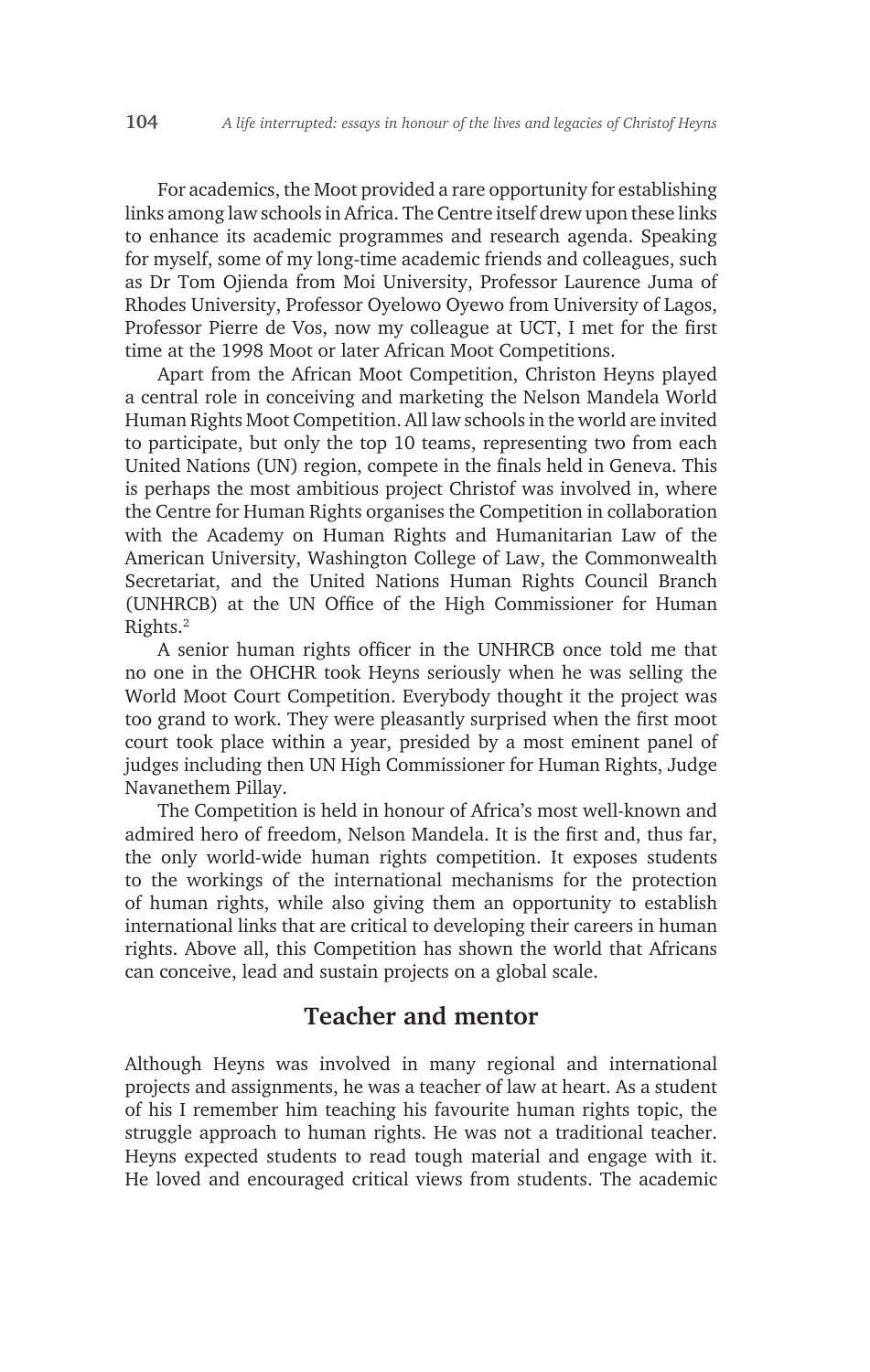programmes he was involved in setting up all tended to encourage critical thinking, hard work and engagement with diverse views. Well before the decolonisation debate became fashionable in South Africa, Heyns had already challenged the European way of teaching human rights by creating an African focussed regional human rights programme which drew upon the resources on the continent and beyond. This had the effect of exposing students to a diverse array of views, unleashing their imagination far beyond parochial or dogmatic cleavages.

Many alumni of the Centre for Human Rights and other research centres associated with Professor Heyns have lost a hugely inspirational figure. I can personally testify to the support that Professor Heyns gave me throughout my career and offering advice whenever I needed it. Even when I became Dean, he was a constant source of support and advice. His counsel will remain a source of strength and direction for years to come.

Not many teachers of law have had so many outstanding graduates. Professor Heyns counts among his graduates many full professors of law at many universities in Africa and beyond, several Deans of Law, Ministers and Deputy Ministers, Judges of the High Courts and Supreme Courts, senior government officials, members of regional and international human rights monitoring bodies, leaders of civil society organisation, and a Judge of the International Criminal Court, to mention a few. This shows that to be a legal scholar and teacher is not just to be single-minded in publishing as much of one's own research as possible. It is also about inspiring and nurturing others and producing the next generation of researchers and teachers of law.

# **Independent human rights expert**

The UN human rights system relies much on independent experts such as legal scholars and former state officials for it to work effectively. Unremunerated, such experts serve as special rapporteurs or as members of thematic working groups or committees.

Due to the UN requirement for regional representation, Africa has over the years contributed a fair share of independent experts to the UN human rights mechanisms. However, the reputation of African experts within the UN system, even accounting for some degree of racial prejudice in the narratives, is less than edifying. Some experts have not been experts at all, but retired politicians, sponsored by their governments as part of their domestic systems of patronage. Others have been known to miss critical meetings and to show interest only in receiving allowances. Others have gained notoriety for insisting on bizarre travel plans and abusing human rights officers attached to them.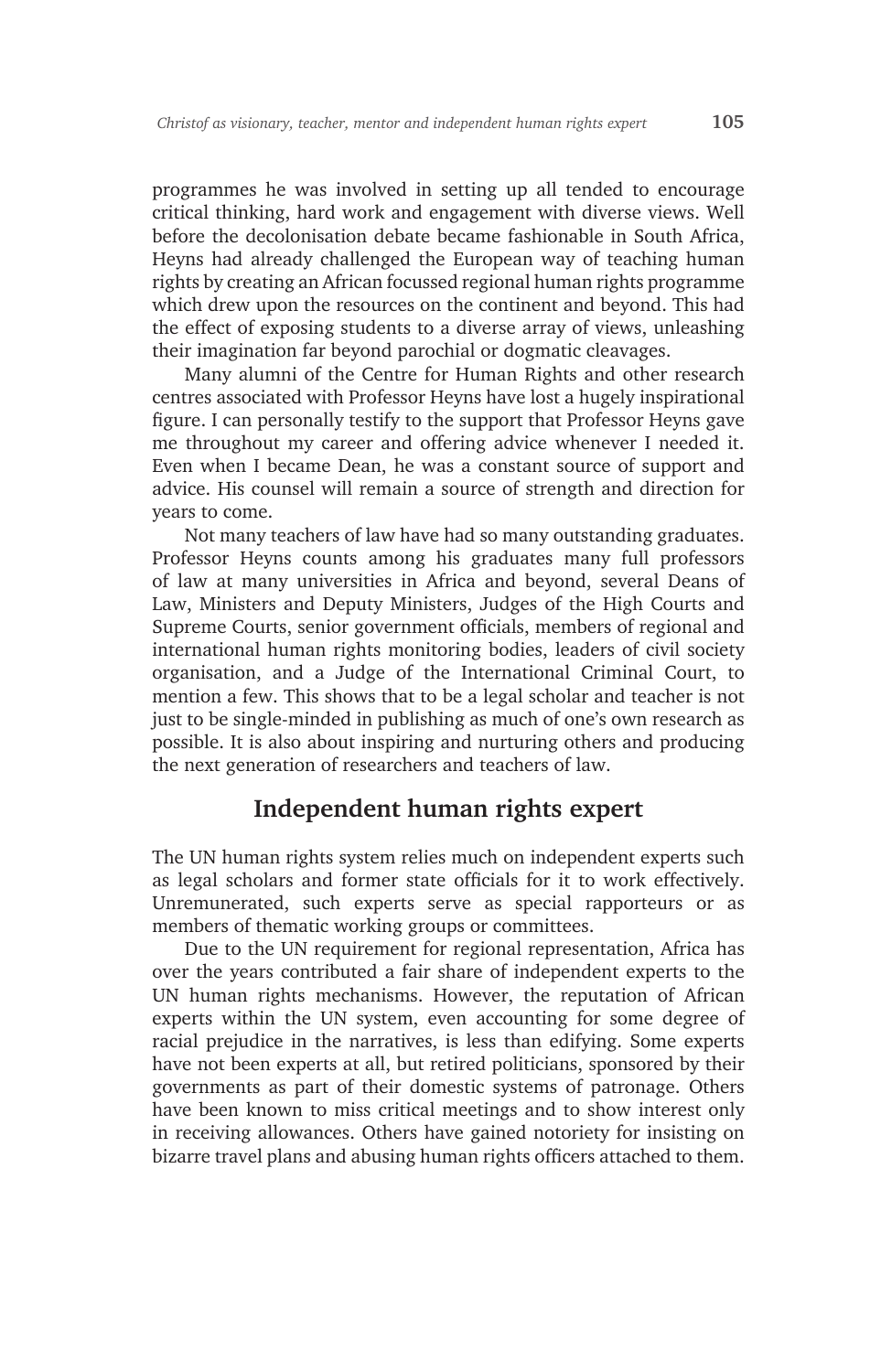Professor Heyns is one of the outstanding African independent experts who gave everything he had to the mandate he was entrusted with and flew the African flag very high. He enjoys phenomenal respect within the UN and the diplomatic community. Upon completing his term of office as Dean of Law at the University of Pretoria, he was appointed UN Special Rapporteur on extrajudicial, summary or arbitrary executions in 2010 and held the position until 2016.<sup>3</sup> Heyns was particularly suited to this position. Apart from having extensive experience in human rights as a legal scholar, he was a gifted diplomat. Naturally soft-spoken, Heyns had the gravitas and negotiation skills to push the human rights agenda among states and state officials much further than other mandate holders could. Both in his relations with staff at the OHCHR and with diplomats, he is remembered as a highly competent professional who was easy to work with and treated everyone with respect and dignity.

One of the thematic areas he took up in his mandate was the implications of the right to life on remotely piloted aircraft, armed drones and autonomous weapons systems.4 To date, this remains an under-researched and under-explored area of human rights. As he was conducting research and developing his ideas on this theme, Heyns consulted widely and made presentations at various universities around the world. In doing this, he never forgot South African universities. I remember very well his presentation at UCT, which was both intellectually informative, stimulating and inspiring. In his 2014 report to the Human Rights Council, he highlighted the human rights issues raised by armed drones and autonomous weapons systems.5 Aware that many of these issues required further engagement among states, he recommended that the Council develop standards interpreting the applicable international law to the use of remotely piloted aircraft and to engage with other UN bodies on the issue of autonomous weapons. This report elevated the human rights concerns about armed drones and autonomous weapons in the international sphere. Many states have now expressed a view on it and the UN is still working on appropriate responses.<sup>6</sup>

After serving two terms as Special Rapporteur, Christof Heyns was elected a member of the UN Human Rights Committee, which monitors the implementation of the International Covenant on Civil and Political Rights.<sup>7</sup> He served two terms from 1 January 2017 to 31 December 2020. One of the notable achievements of his time on this Committee was General Comment 37 on the right to peaceful assembly.<sup>8</sup> Considered one of the traditional rights, this has become a neglected right even though it is so critical to democracies around the world. Heyns played a leading role in drafting the general comment and in promoting it around the world. Again, UCT was privileged to host an event at which